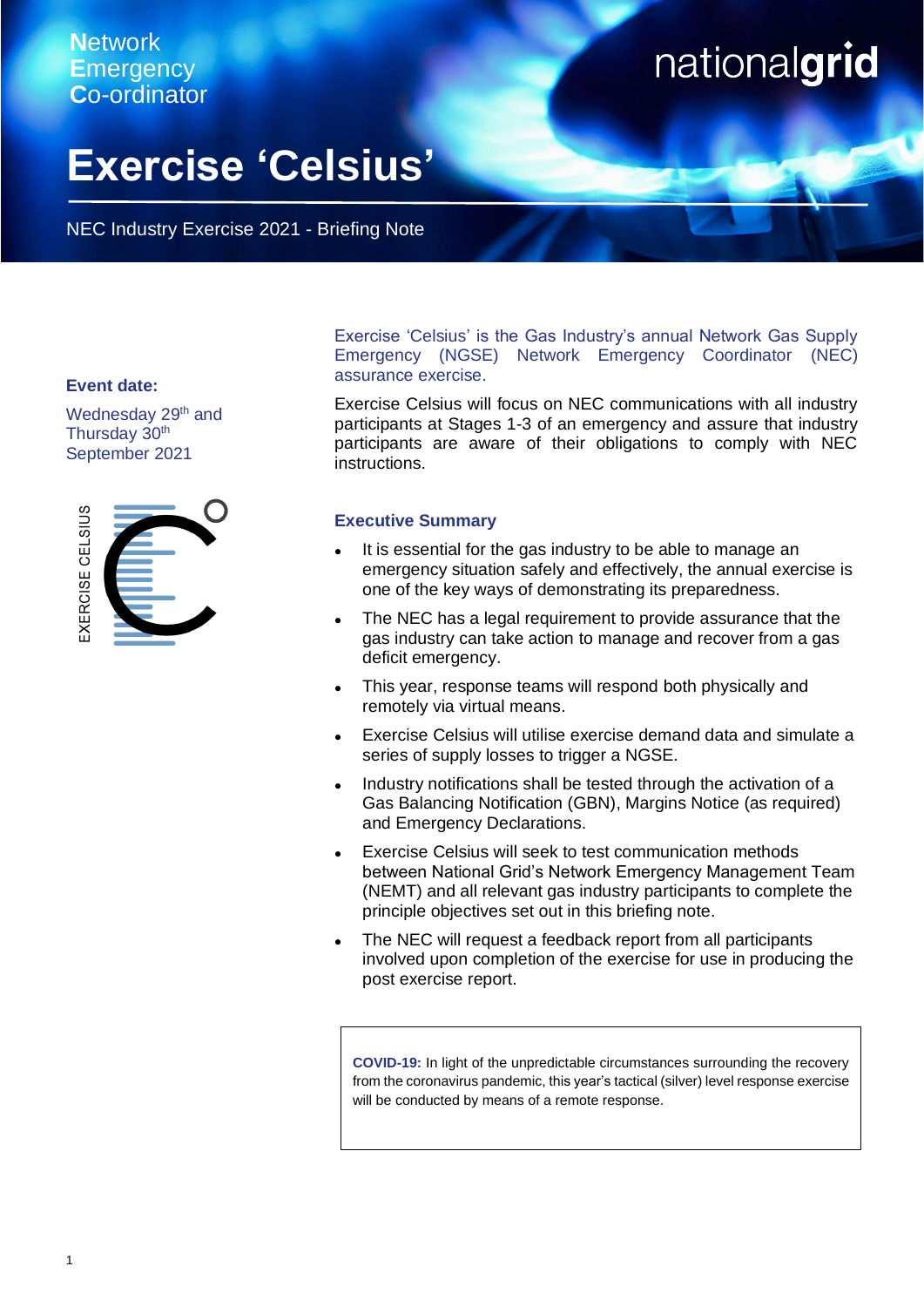#### **Aim and Objectives**

The aim of this exercise is to demonstrate that the Gas Industry is prepared and able to meet its obligations in the event of a Network Gas Supply Emergency (NGSE). This will be demonstrated by effective two-way communications processes across the industry and its stakeholders; timely and accurate information being shared between participants; and effective emergency strategies being produced and implemented.

In achieving this demonstration, the following objectives will be met:

- Test the ability of industry to respond to an NGSE against a landscape of a hybrid response between office based/on site responders and home-based support teams
- Test that the post Exercise 'Baltic' enhancements to process have delivered a step change in the speed and accuracy with which Gas Transporters share information and make collaborative decisions to inform the response strategy
- Test industry's operational emergency response communication processes, such as the activation of the Gas Availability Status Report; liaison between the GSO and ESO; and publication of Emergency declarations and directions
- Test mid-project enhancements to process arising from the Review of the Impact of a Gas Supply Shortage on Electricity (RIGSSE) E3C Task Group project and utilise the scenario to further enhance understanding of interactions between gas & electricity – through broader participation of the Electricity System Operator and Electricity Distribution Network Operators
- Test industry's ability to warn and inform the public through participation of Corporate Affairs representatives
- Test that recommendations from previous industry emergency exercises have been delivered and are effective
- Validate emergency procedures, specifically, National Grid's E3; the E3 documents of the Distribution Networks; and the recently amended (to version 10) E1 and NEC Safety Case
- Set a basis for the E3C Gas Task Group to assure the Gas Industry's capability to return to normal operations post NGSE - in separate education, assurance and exercise events in 2022.

#### **Exercise Celsius Scope**

## **Exercise Celsius 2021 - Scope**



#### **Participants**

The diagram, in *Figure 1* overleaf, depicts the wide range of organisations scheduled to participate in Exercise Celsius. Observers from the HSE may request access to the response discussions of a number of participants during the exercise. The HSE will make these arrangements directly.

#### **Commencement**

The exercise will commence with the briefing of the National Grid Gas System Operator Duty Officer c.09:00 hours , Wednesday 29<sup>th</sup> September. The Duty Officer will review the scenario information and determine the requirement to mobilise. Upon the decision to mobilise, a message will be issued to industry, which will include a brief situation report, utilising established communication paths, stating:

#### **"EXERCISE 'CELSIUS' – START EX"**

The exercise will pause overnight on Wednesday (29<sup>th</sup>) and re-commence with a short re-briefing Thursday (30<sup>th</sup>) morning. The exercise will then end at the discretion of Directing Staff, in discussion with the HSE, c.16:00 hours, Thursday 30<sup>th</sup> September. A message will be issued as per the Start Ex communications stating:

#### **'EXERCISE 'CELSIUS' – END EX'**

A 'hot' debriefing will take place, immediately after the end of the exercise, for the NEMT. All other participants are requested to consider holding a similar debriefing session, in isolation, in order to gather feedback and identify lessons learnt.

#### **Exercise Notifications**

A range of industry notifications will be activated during Exercise Celsius, namely: Gas Balancing Notification (GBN), Margins Notice (as required) and Emergency Declarations. These notices shall be clearly marked as 'for exercise'. OCM Balancing trades, Capacity Scale backs and activation of Operations Margins shall be simulated without industry communication.

### **Reporting**

Following the exercise and receipt of industry feedback, the Office of the NEC will prepare a report on Exercise Celsius detailing the effectiveness of the industry response to NEC notifications. The report will incorporate industry feedback and relay recommendations for improvements to the emergency arrangements. This will be published on National Grid's and the HSE's websites.

Each organisation participating in Exercise Celsius is requested to appoint an exercise observer who can provide observations and feedback on the exercise.

## **Contact**

Should you have any queries or require further information regarding any aspect of Exercise Celsius, please visit the National Grid Emergency Information [website](https://www.nationalgridgas.com/safety-and-emergencies/network-gas-supply-emergencies-ngse) or get in touch with the National Grid Gas Emergency and Incident Framework Team using the contact details provided below:

For further information please contact:

**Emergency and Incident Framework Team** National Grid **[gasops.emergencyplanning@nationalgrid.com](mailto:gasops.emergencyplanning@nationalgrid.com)**